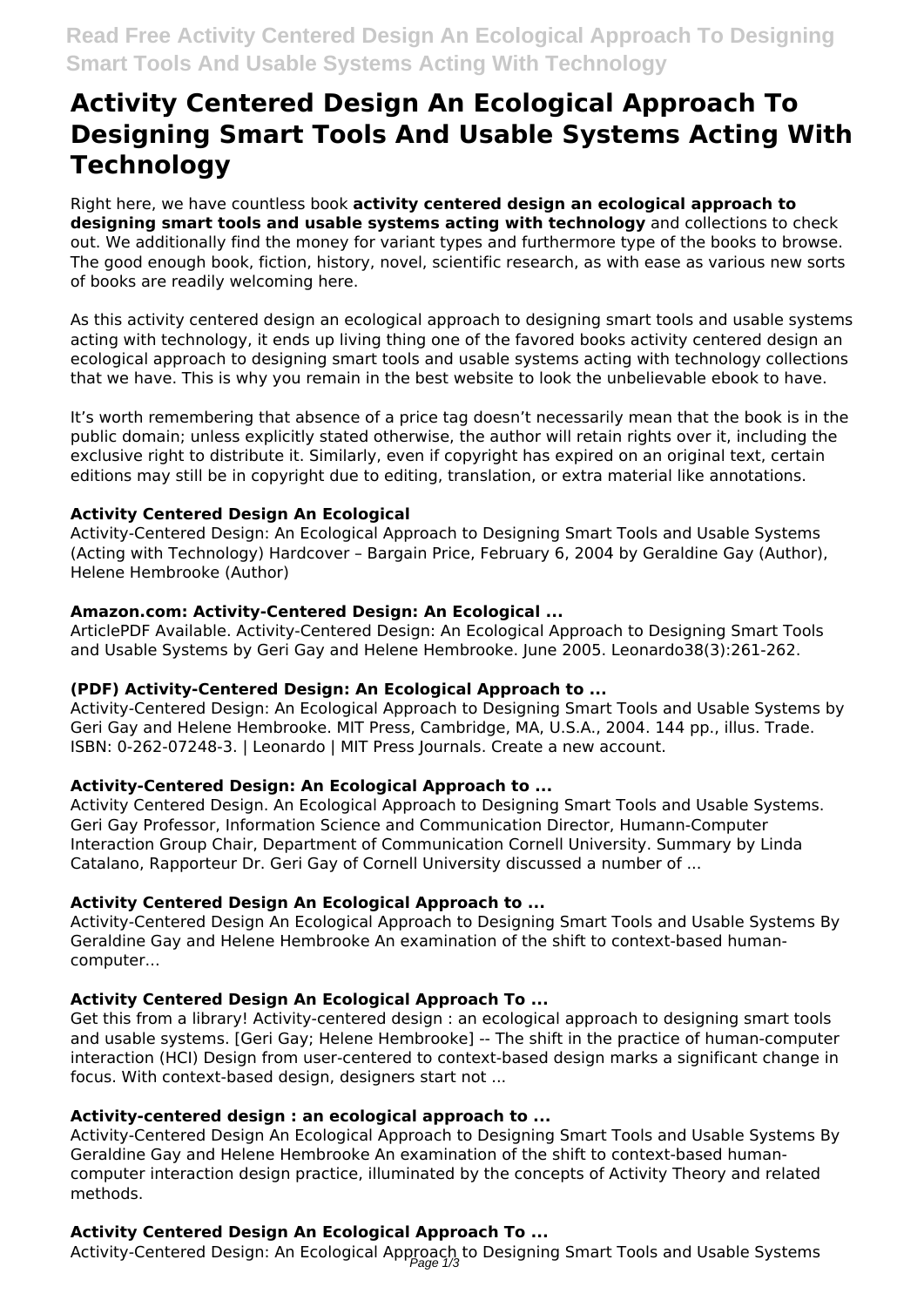Activity-Centered Design: An Ecological Approach to Designing Smart Tools and Usable Systems Harle, Rob 2005-06-01 00:00:00 grand tape loop, slowly passing the chronological spindles of 1900 and 1933 to build an increasingly active acoustic mirror of the era.

## **Activity-Centered Design: An Ecological Approach to ...**

PDF File: Activity Centered Design An Ecological Approach To Designing Smart Tools And Usable Systems Actin - PDF-24ACDAEATDSTAUSA2 1/2 ACTIVITY CENTERED DESIGN AN ECOLOGICAL APPROACH TO DESIGNING SMART TOOLS AND USABLE SYSTEMS ACTIN PDF-24ACDAEATDSTAUSA2 | Page: 100 File Size 4,409 KB | 7 Jan, 2020 TABLE OF CONTENT Introduction Brief ...

## **Activity Centered Design An Ecological Approach To ...**

Activity Centred Design (ACD) is a model of design that focuses on how a system produces an outcome as a result of activity. The focus is on the whole system rather than just the user. It's...

## **Activity Centred Design. Moving beyond the user. | by ...**

Gay, G., and Hembrooke, H. 2004. Activity-Centered Design: An Ecological Approach to Designing Smart Tools and Usable Systems. Series: Acting with Technology. MIT Press. Google Scholar Digital Library; Norman, D. 2005. Human Centered Design Considered Harmful. Interactions. 12, 4 (July + Aug. 2005), 14--19.

## **User-centered design, activity-centered design, and goal ...**

At this unique site, 24H-architecture designed a series of ecological icons to contribute to Six Senses' high ambitions in design and ecology. Most prominent is The Children Activity and Learning...

## **Ecological Children Activity and Education Center / 24H ...**

Environment-centered design is an approach to product or service development that aims to make products or services environmentally, socially and economically sustainable by focusing on the needs, limitations and preferences of target human audience and non-human strategic stakeholders.

## **The time for Environment-Centered Design has come | by ...**

Activity-Centered Interaction Design is model-driven in the sense that simplified models guide and inform the full development process from concept to completed system. The focus is on understanding and modeling the activities in which users engage and then systematically deriving a design that directly

## **Activity-Centered Interaction Design: A Model-Driven Approach**

In Activity-Centered Design, Geri Gay and Helene Hembrooke argue that it is time to develop new models for HCI design that support not only research and development but also investigations into the context and motivation of user behavior.Gay and Hembrooke examine the ongoing interaction of computer systems use, design practice, and design evaluation, using the concepts of activity theory and related methods as a theoretical framework.

## **Activity-Centered Design | The MIT Press**

Activity-centered design From Wikipedia, the free encyclopedia Activity-centered design (ACD) is an extension of the Human-centered design paradigm in interaction design. ACD features heavier emphasis on the activities that a user would perform with a given piece of technology.

## **Activity-centered design - Wikipedia**

human-centered design, goal-directed design and activity-centered design. The mu-seum standards of practice section reviews museum literature in the areas of exhibition standards, evaluation, development models and planning for visitor experience. The re-sources cited in this literature review are from recognized institutions and individuals of

## **AN ACTIVITY-CENTERED DESIGN PERSPECTIVE FOR THE CREATION ...**

Activity-Centered Design - An Ecological Approach to Designing Smart Tools and Usable Symbols, Geri Gay and Helene Hembrooke, Publisher: MIT Press, Cambridge, Mass., 2004, 100 pages, plus references Perhaps the term "ecological" in the title should have been a clue. On my first reading, I took this book too lightly.